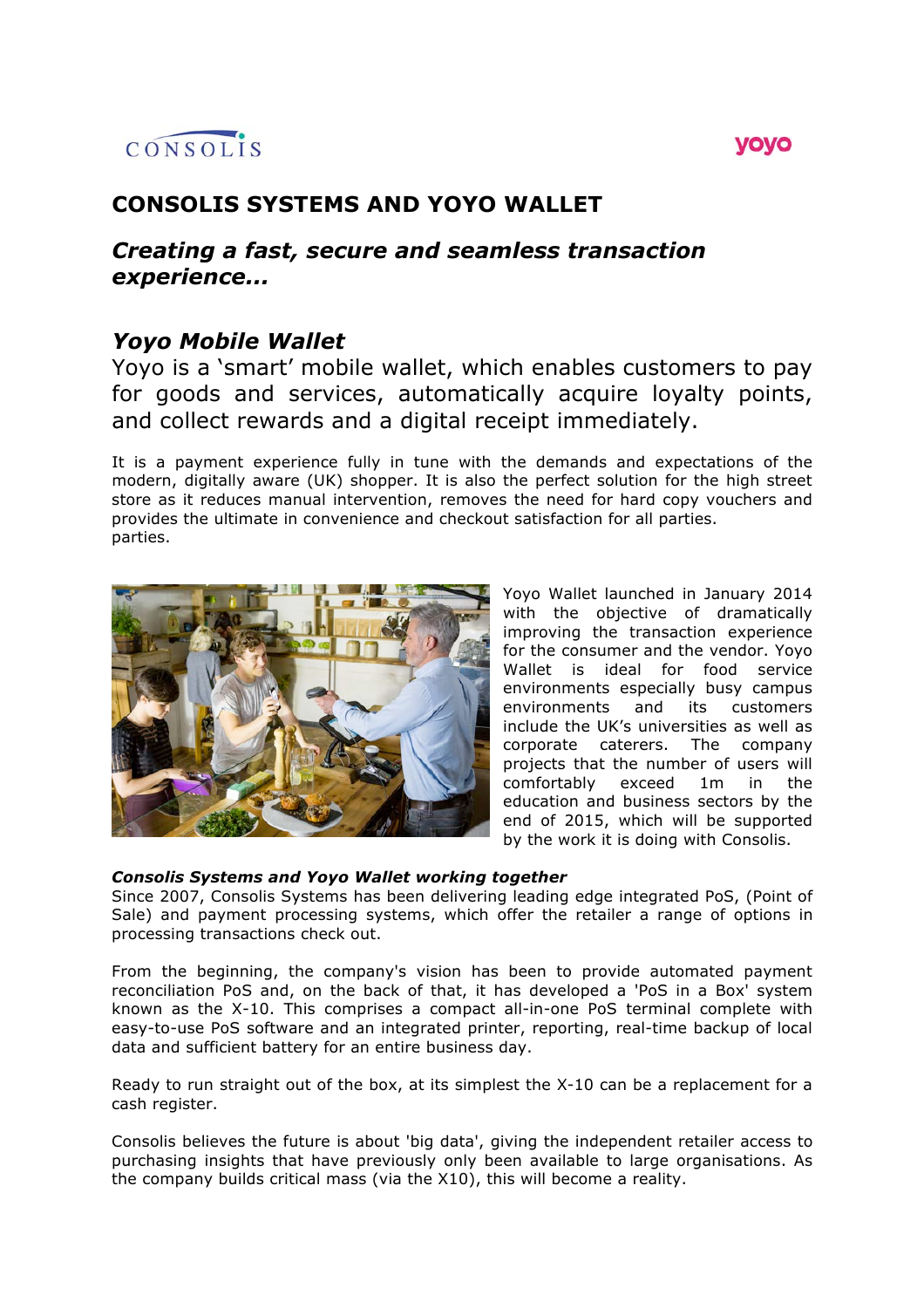Peter Moore, CEO of Consolis, said: "Our objective is to give the retailer and hospitality business absolute flexibility when it comes to taking payments (wallet, chip and pin, cash etc.) Yoyo enables the wallet element; we have a shared vision of the marketplace and offer a seamless proposition for all parties."

Moore added, "Yoyo is the best loyalty and payment app on the market. It is the fastest and most secure way to transact at the point of sale. We have been delighted at how our customers have adopted this technology and used it at the point of sale."



#### *How the technology works*

The customer chooses to pay by Yoyo by launching the app to display the current balance/available credit along with an individual, unique 2D barcode, which represents the stored card details in the wallet. The transaction is accepted by scanning this 2D barcode under the X-10 PoS system, which requests an authorisation from the Yoyo server. Once the transaction is authorised, the X-10 PoS system completes the transaction, awards a loyalty stamp and prints a receipt. Within six to seven seconds the balance is updated in the customer's Yoyo app and the consumer can also access a digital version of the receipt.

The customer sets up the Yoyo app by creating an account (with a username and a password) before linking the account to a funding source, which is either a debit card or a credit card. Once complete, the 2D barcode is generated which can be presented/read on the Consolis PoS (X-10) system.

Peter Moore adds: "Any wallet of this type needs a system to integrate with, a reading device and something to reconcile the payments processed. Through the X10, this has been made possible. There are myriad of mobile wallets, but where we are seeing adoption is where the integration is simple, providing value to the customer and consumer at the point of sale."

Michael Rolph, co-founder at Yoyo Wallet, added: "In a rapidly changing retail environment, the vendors' ability to innovate can hinge on their choice of PoS software. Consolis has shown that it has a very forward thinking approach to building a solution that puts the vendors' needs first. Consolis has a proven history of leading innovation in the field and was a natural partner for Yoyo Wallet."